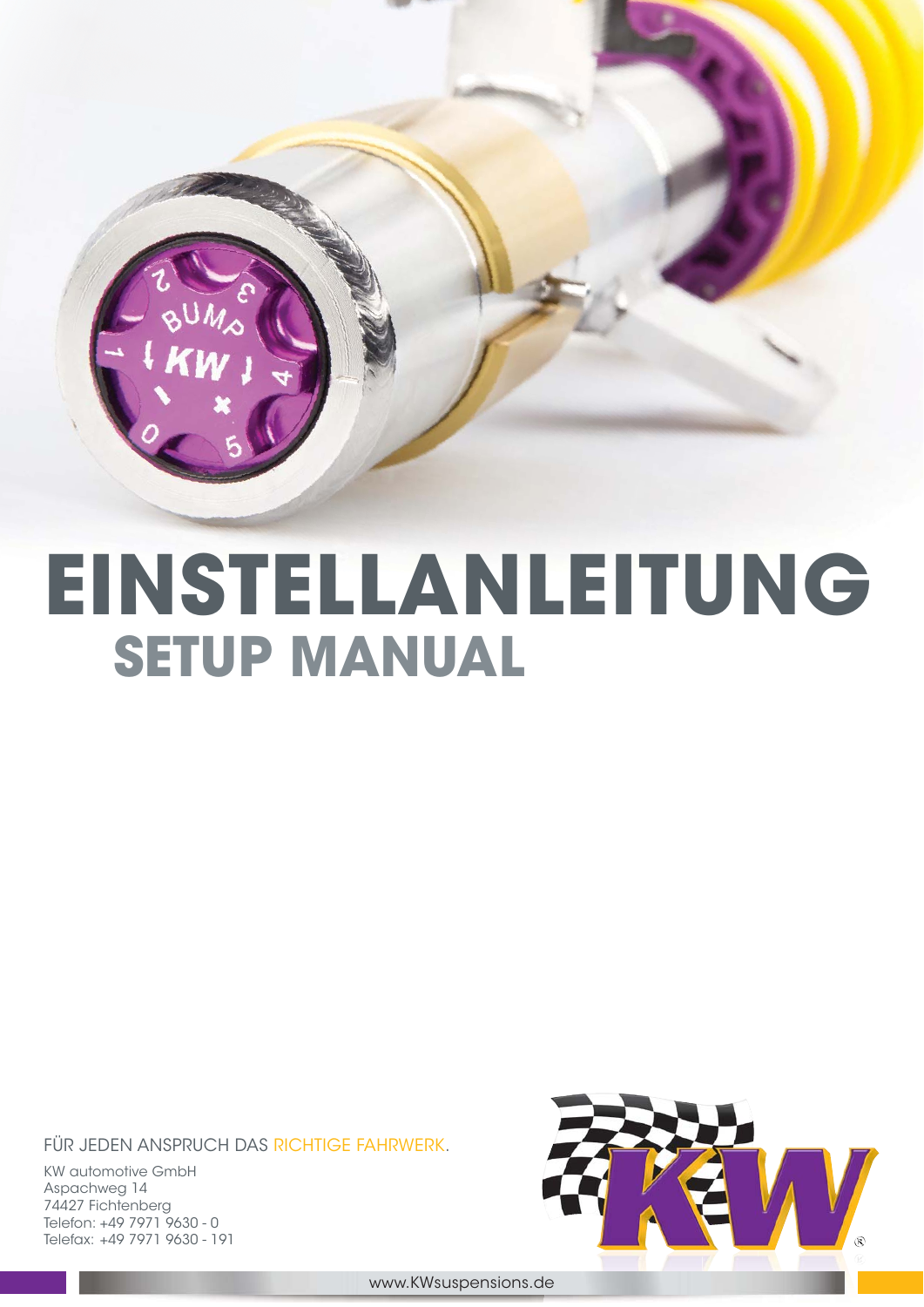



# **Einstellanleitung KW Clubsport**

Nr. 685 79 142

Unser 2-fach verstellbarer Dämpfer basiert auf dem Prinzip des 2-Rohrdämpfers. Je nach Bestückung, in Abhängigkeit von Abdichtung und Verstellmechanismus, mit einer Gasfüllung von 3 bis 8 bar oder als drucklose Ausführung.

Die Druckstufe wird über unser patentiertes 2 Wege Bodenventil geregelt, die Zugstufe über das an der Kolbenstange angebrachte Zugstufenventil.

Die Dämpfer sind getrennt und voneinander unabhängig in Druck- und Zugstufe einstellbar.

## **Zugstufe:**

Die Zugstufeneinstellung erfolgt am oberen Ende der Kolbenstange und kann mit dem mitgelieferten Inbusschlüssel vorgenommen werden. Die Einstellung wird hier vom geschlossenen Zustand (max. hart) ausgehend vorgenommen. Die maximale Härte wird durch drehen nach rechts (im Uhrzeigersinn) erreicht.

Der wirksame Einstellbereich beträgt 0 - 16 Klicks auf.

Geringe Zugstufenkräfte verbessern den Fahrkomfort bei langsamer Fahrt, vermindern jedoch insbesondere bei entsprechender Einstellung die Stabilität und Lenkpräzision bei schneller Fahrt.

Hohe Zugstufenkräfte verbessern an der Vorderachse nochmals das Handling, unter Umständen aber auf Kosten der Haftung. Der Fahrkomfort wird stark eingeschränkt.

Keinesfalls darf eine Achse ganz hart, in Kombination mit der anderen ganz weich gefahren werden!

**Achtung: Die Verstellspindel betätigt ein feinmechanisches Ventil. Bitte versuchen Sie keinesfalls mit Gewalt das Ende des Verstellbereichs zu überschreiten. Dies beschädigt die Einstelltechnik.** 

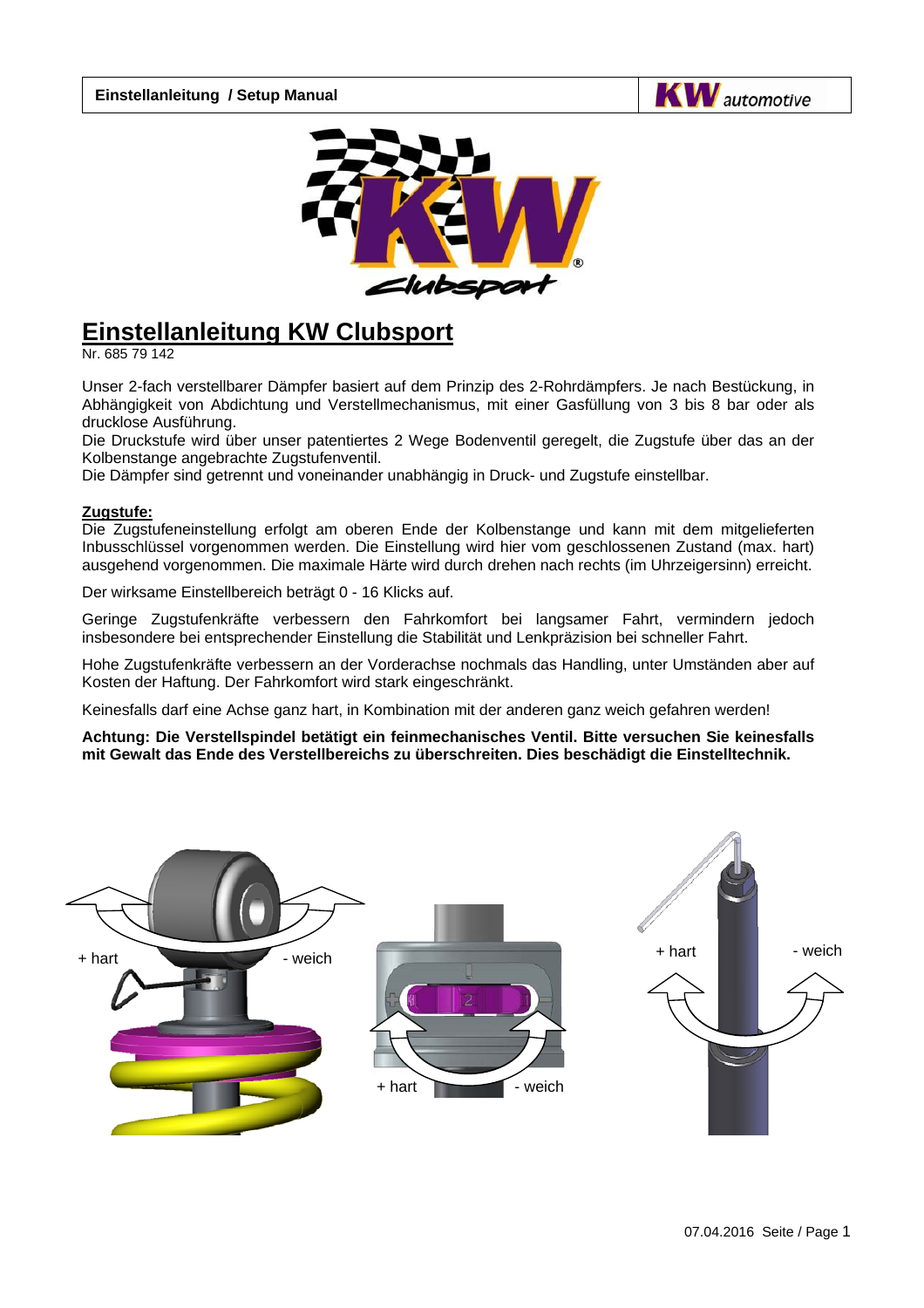



#### **Druckstufe:**

Die Einstellung der Druckstufe erfolgt am Boden des Dämpfers über einen Verstellstift mit 4 Löchern oder einem Innensechskant. In diese Löcher kann je nach Fahrzeug und Zugänglichkeit mit einem Drahtstift oder mit einem kleinen Inbusschlüssel eingegriffen werden. Die Verstellung erfolgt üblicherweise in 3 Klicks, feinere Einstellungen sind selbstverständlich möglich.

Die Einstellung wird ausgehend vom geschlossenen Zustand des Ventils (max. hart) vorgenommen. Der geschlossene Ventilzustand wird in Drehrichtung rechts (im Uhrzeigersinn) erreicht. Der max. wirksame Einstellbereich beträgt 0 – 12 Klicks auf.

Nach mehrmaliger Verstellung ist es sinnvoll beide Dämpfer einer Achse ausgehend vom geschlossenen Zustand abzugleichen.

Die Druckstufen nimmt maßgeblich Einfluss auf Handling und Fahrverhalten.

**Achtung: Die Verstellspindel betätigt ein feinmechanisches Ventil. Bitte versuchen Sie keinesfalls mit Gewalt das Ende des Verstellbereichs zu überschreiten. Dies beschädigt die Einstelltechnik.** 



# **Nachfolgend empfehlen wir folgende Grundeinstellung als Ausgangsbasis:**

| ٧A | -<br>∠uɑ: | Klicks offen | Druck: | Klicks offen |
|----|-----------|--------------|--------|--------------|
| HА | –<br>Zug: | Klicks offen | Druck: | Klicks offen |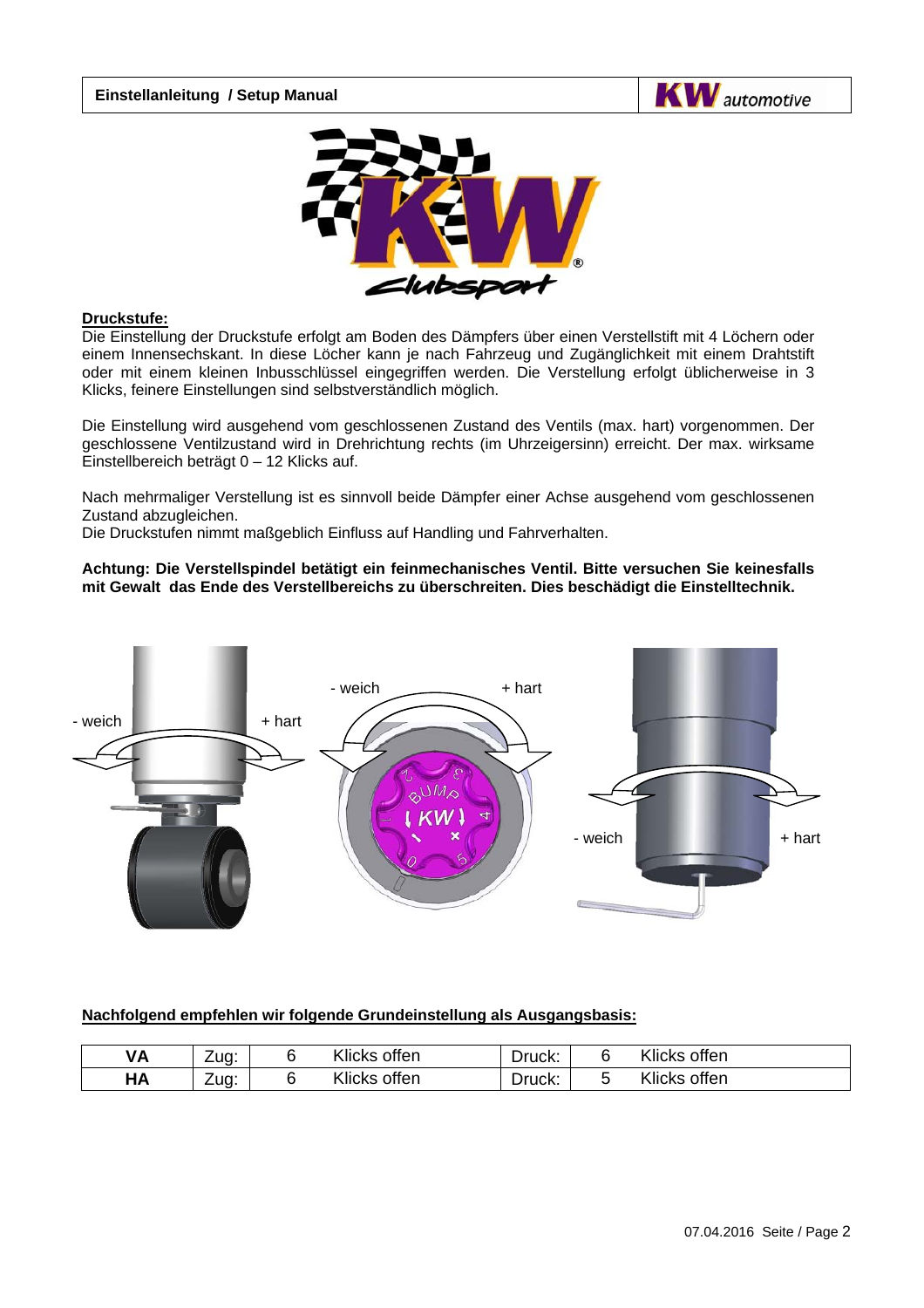



# *Set Up Manual KW-Clubsport*

*No. 685 79 142* 

Our 2-way adjustable competition shock absorber is based on the KW twin tube damping system, and features independent rebound adjustment. Depending on the sealing and the adjusting system of the individual kit, our systems may be charged with pressures of 3 to 8 bars, or without any pressure at all.

#### **Adjusting rebound:**

The rebound adjustment is positioned in most cases at the end of the piston rod (top of strut). Please use the supplied KW adjustment wheel on the extruded tab adjuster for all adjustments.

- 1<sup>st</sup> step: Place the KW adjuster on the adjustment Allen bolt.
- $2^{nd}$  step: Turn the adjuster clockwise to the right until it stops. This is now adjusted to full hard. (clockwise=harder).
- 3<sup>rd</sup> step: Turn the KW adjuster clockwise to soften the rebound setting to the desired level. The effective adjustment range is from 0 - 16 clicks open.

#### **Attention:**

Never drive the vehicle with the shock absorbers set to full hard or full soft! Never apply force to the adjusting mechanism of the shock absorber. As soon as you reach the end of the adjustment range, you will recognize a certain resistance. Stop turning to avoid damage to the bottom valve.

#### **Rebound adjusting principles:**

In general a soft rebound adjustment provides a comfortable ride at low vehicle speeds but the vehicle will have less stability at higher speeds, especially on the front axle (vehicle will tend to float at higher speeds). A hard rebound adjustment offers more stability but could reduce vehicle grip (i.e. the vehicle will tend to skip across road imperfections, reducing traction).